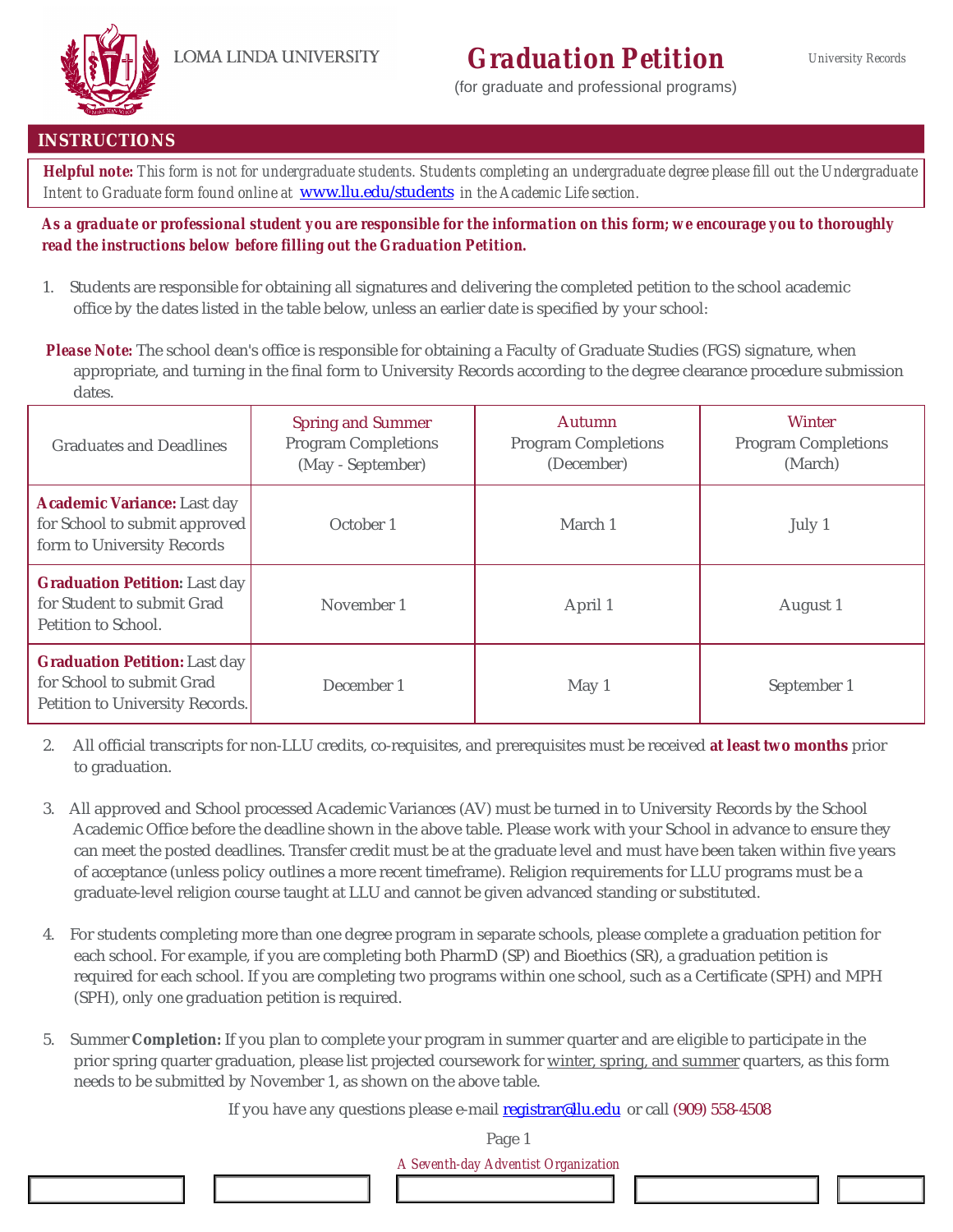

[

## **Graduation Petition**

**University Records** 

(continued)

(for graduate and professional programs)

| GENERAL                                             |                                                                                                               |                                                                                                                                                                                                                                                                                    |
|-----------------------------------------------------|---------------------------------------------------------------------------------------------------------------|------------------------------------------------------------------------------------------------------------------------------------------------------------------------------------------------------------------------------------------------------------------------------------|
| <b>Student ID</b>                                   |                                                                                                               |                                                                                                                                                                                                                                                                                    |
|                                                     |                                                                                                               |                                                                                                                                                                                                                                                                                    |
| Last Name                                           | <b>First Name</b>                                                                                             | Middle Name                                                                                                                                                                                                                                                                        |
|                                                     |                                                                                                               |                                                                                                                                                                                                                                                                                    |
| LLU e-mail address                                  | @llu.edu<br>School of                                                                                         | -Select One-                                                                                                                                                                                                                                                                       |
|                                                     | Proposed completion term of all program requirements (e.g. internship, clinical hours, culminating activity): |                                                                                                                                                                                                                                                                                    |
| Select One                                          | Year                                                                                                          |                                                                                                                                                                                                                                                                                    |
|                                                     | Do you plan to participate in the graduation ceremony at the end of spring term? $\bigcirc$ Yes $\bigcirc$ No |                                                                                                                                                                                                                                                                                    |
|                                                     | (Please reference the Student Handbook section 4 under Commencement for eligibility guidelines)               |                                                                                                                                                                                                                                                                                    |
| PROGRAM 1 INFORMATION                               |                                                                                                               |                                                                                                                                                                                                                                                                                    |
| Degree sought                                       |                                                                                                               |                                                                                                                                                                                                                                                                                    |
| -Select One-                                        |                                                                                                               |                                                                                                                                                                                                                                                                                    |
| Major(s) - listed on Degree Compliance Report (DCR) |                                                                                                               |                                                                                                                                                                                                                                                                                    |
| Major 1                                             |                                                                                                               |                                                                                                                                                                                                                                                                                    |
| Major 2                                             |                                                                                                               |                                                                                                                                                                                                                                                                                    |
|                                                     | Does your program require a thesis or dissertation? $\bigcirc$ Yes $\bigcirc$ No                              |                                                                                                                                                                                                                                                                                    |
|                                                     |                                                                                                               |                                                                                                                                                                                                                                                                                    |
| If yes, please list the title                       |                                                                                                               |                                                                                                                                                                                                                                                                                    |
|                                                     | Please list the proposed date for completion of thesis or dissertation                                        | Proposed date of defense                                                                                                                                                                                                                                                           |
| been marked as "met".                               |                                                                                                               | If your program requires non-course requirements (will be listed on your DCR) please list the requirements still to be completed and the<br>anticipated date of completion in the below table. Please reference your DCR in order to verify which non-course requirements have not |
|                                                     | <b>NON-COURSE REQUIREMENTS</b>                                                                                | <b>ANTICIPATED</b><br>DATE OF COMPLETION                                                                                                                                                                                                                                           |
|                                                     |                                                                                                               |                                                                                                                                                                                                                                                                                    |
|                                                     |                                                                                                               |                                                                                                                                                                                                                                                                                    |
|                                                     |                                                                                                               |                                                                                                                                                                                                                                                                                    |
|                                                     |                                                                                                               |                                                                                                                                                                                                                                                                                    |
|                                                     |                                                                                                               |                                                                                                                                                                                                                                                                                    |
|                                                     |                                                                                                               |                                                                                                                                                                                                                                                                                    |
|                                                     |                                                                                                               |                                                                                                                                                                                                                                                                                    |
|                                                     |                                                                                                               |                                                                                                                                                                                                                                                                                    |
|                                                     |                                                                                                               |                                                                                                                                                                                                                                                                                    |
|                                                     |                                                                                                               |                                                                                                                                                                                                                                                                                    |
|                                                     |                                                                                                               |                                                                                                                                                                                                                                                                                    |
|                                                     | Page 2                                                                                                        |                                                                                                                                                                                                                                                                                    |
|                                                     |                                                                                                               |                                                                                                                                                                                                                                                                                    |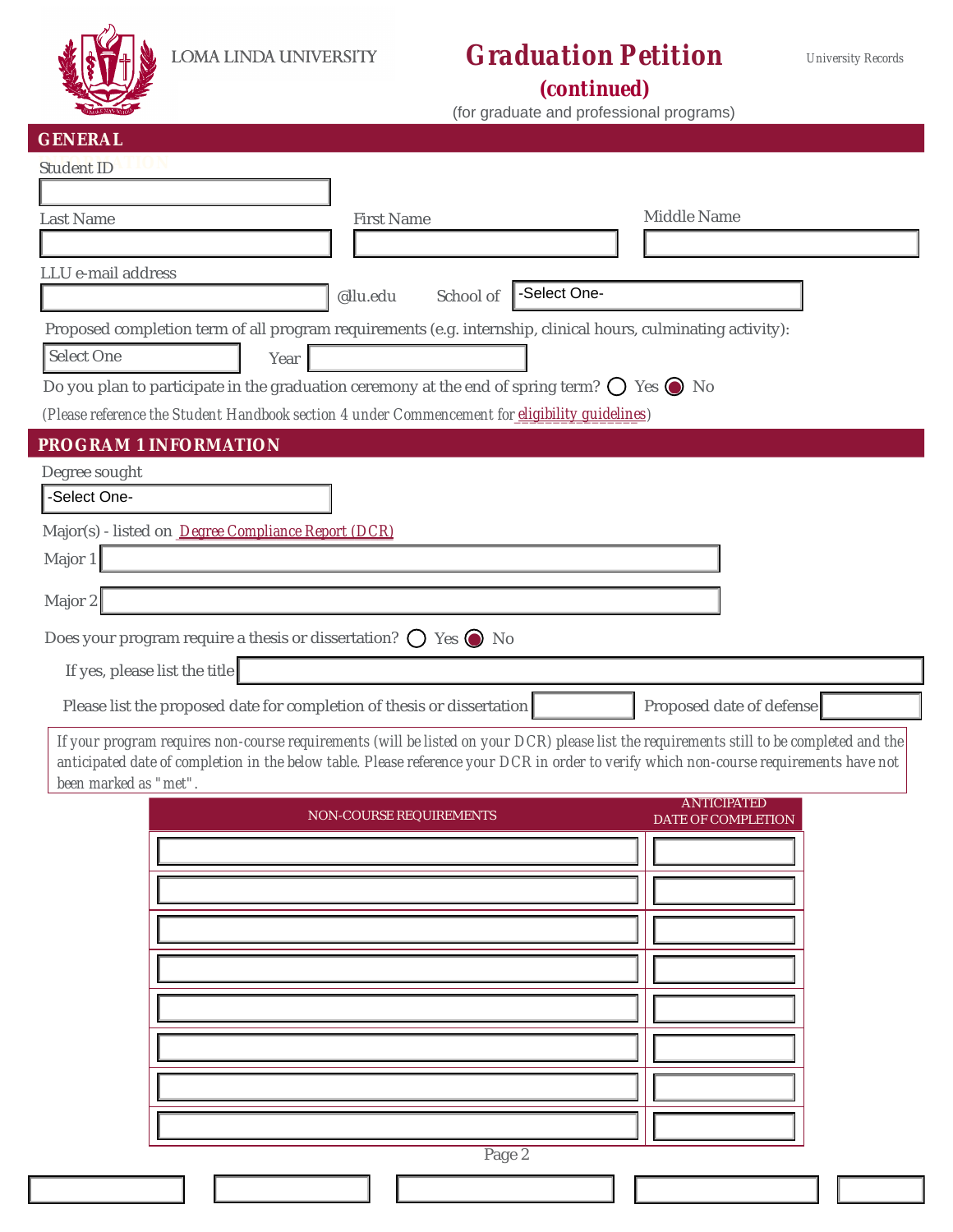

# **Graduation Petition**

### (continued)

(for graduate and professional programs)

| PROGRAM 2 INFORMATION (if applicable)                                                                                                                                                                                                                                                                       |                                          |
|-------------------------------------------------------------------------------------------------------------------------------------------------------------------------------------------------------------------------------------------------------------------------------------------------------------|------------------------------------------|
| Degree sought<br>-Select One-                                                                                                                                                                                                                                                                               |                                          |
| Major(s) - listed on Degree Compliance Report (DCR)                                                                                                                                                                                                                                                         |                                          |
| Major 1                                                                                                                                                                                                                                                                                                     |                                          |
| Major 2                                                                                                                                                                                                                                                                                                     |                                          |
| Does your program require a thesis or dissertation? $\bigcirc$ Yes $\bigcirc$ No                                                                                                                                                                                                                            |                                          |
| If yes, please list the title                                                                                                                                                                                                                                                                               |                                          |
| Please list the proposed date for completion of thesis or dissertation                                                                                                                                                                                                                                      | Proposed date of defense                 |
| If your program requires non-course requirements (will be listed on your DCR) please list the requirements still to be completed and the<br>anticipated date of completion in the below table. Please reference your DCR in order to verify which non-course requirements have not<br>been marked as "met". |                                          |
| <b>NON-COURSE REQUIREMENTS</b>                                                                                                                                                                                                                                                                              | <b>ANTICIPATED</b><br>DATE OF COMPLETION |
|                                                                                                                                                                                                                                                                                                             |                                          |
|                                                                                                                                                                                                                                                                                                             |                                          |

| NON-COURSE REQUIREMENTS | <b>ANTIGPATED</b><br><b>DATE OF COMPLETION</b> |
|-------------------------|------------------------------------------------|
|                         |                                                |
|                         |                                                |
|                         |                                                |
|                         |                                                |

Please list the projected coursework for the TWO-FINAL QUARTERS: (Reminder for summer completion: If you plan to complete your program in summer quarter and are eligible to participate in the prior spring quarter graduation, please list projected coursework for winter, spring, and summer quarters, as this form needs to be submitted by November 1, as shown on the table on page 1.)

To show how your degree requirements will be met by the proposed completion term please list in corresponding tables:

- 1. Courses with "IP" grades from previous terms
- 2. Currently registered courses
- 3. Future planned courses

Every student is responsible to check ahead of time for\_course schedule\_conflicts. For projected summer courses be sure to check with the department to ensure course availability and timing.

Page 3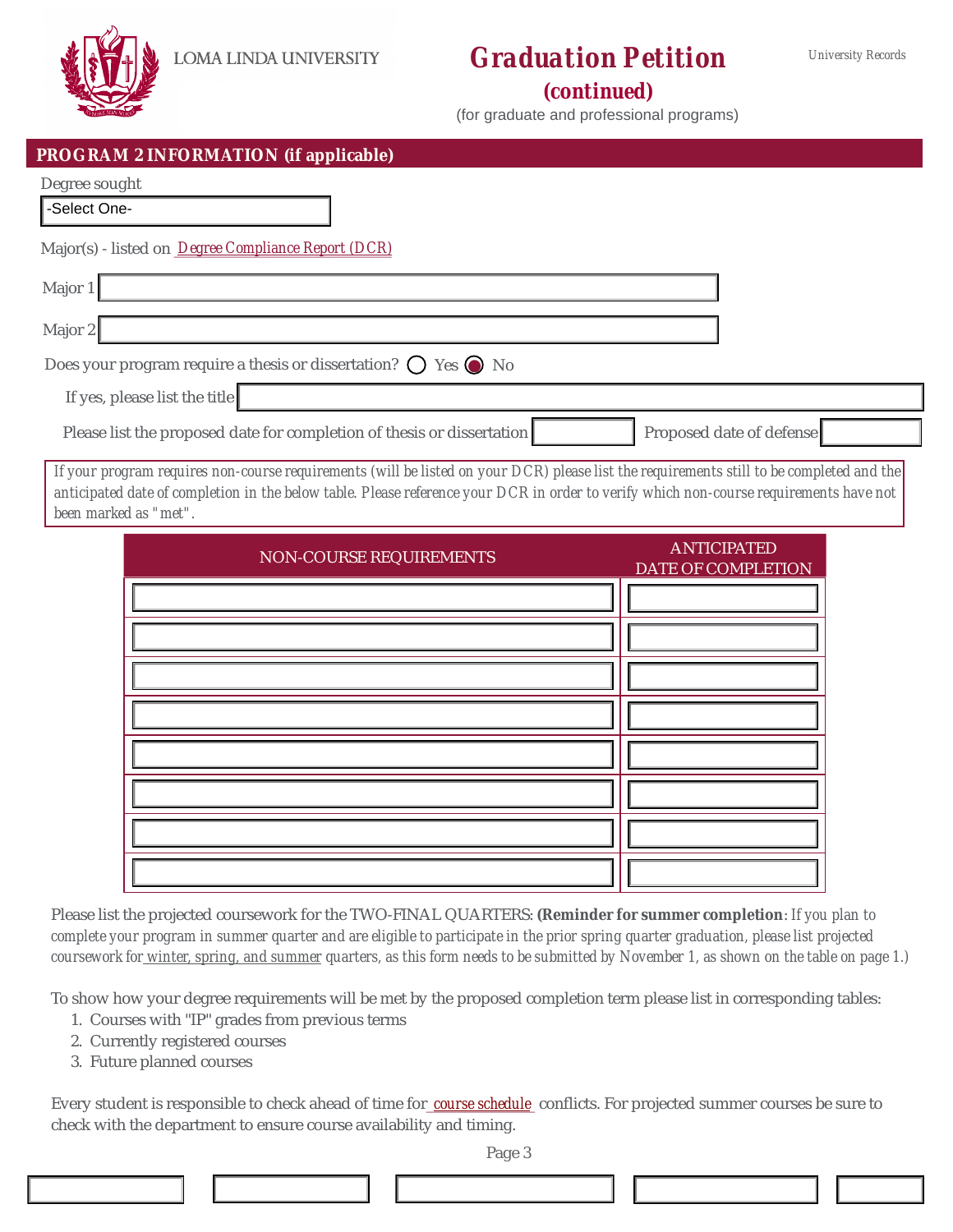

### **Graduation Petition** (continued)

(for graduate and professional programs)

Please Note: If only petitioning to graduate from one program, you do not need to adjust the program column. If you are taking a course that does not apply to the program listed on this graduation petition please select "neither" in the program column.

PROGRAM = program course completes a requirement for program 1, program 2, or both.

### TABLE 1: In Progress (IP) Courses

| <b>COURSE ID</b><br>(e.g. AHCJ 595) | <b>COURSE TITLE</b> | <b>UNITS</b> | <b>PROGRAM</b> |
|-------------------------------------|---------------------|--------------|----------------|
|                                     |                     |              | Program 1      |
|                                     |                     |              | Program 1      |
|                                     |                     |              | Program 1      |
|                                     |                     |              | Program 1      |
|                                     |                     |              | Program 1      |
|                                     |                     |              | Program 1      |
|                                     |                     |              | Program 1      |
|                                     |                     |              | Program 1      |

### **TABLE 2: Currently Registered Courses**

| <b>COURSE ID</b><br>(e.g. AHCJ 595) | <b>COURSE TITLE</b> | <b>UNITS</b> | <b>PROGRAM</b> |
|-------------------------------------|---------------------|--------------|----------------|
|                                     |                     |              | Program 1      |
|                                     |                     |              | Program 1      |
|                                     |                     |              | Program 1      |
|                                     |                     |              | Program 1      |
|                                     |                     |              | Program 1      |
|                                     |                     |              | Program 1      |
|                                     |                     |              | Program 1      |
|                                     |                     |              | Program 1      |

Page 4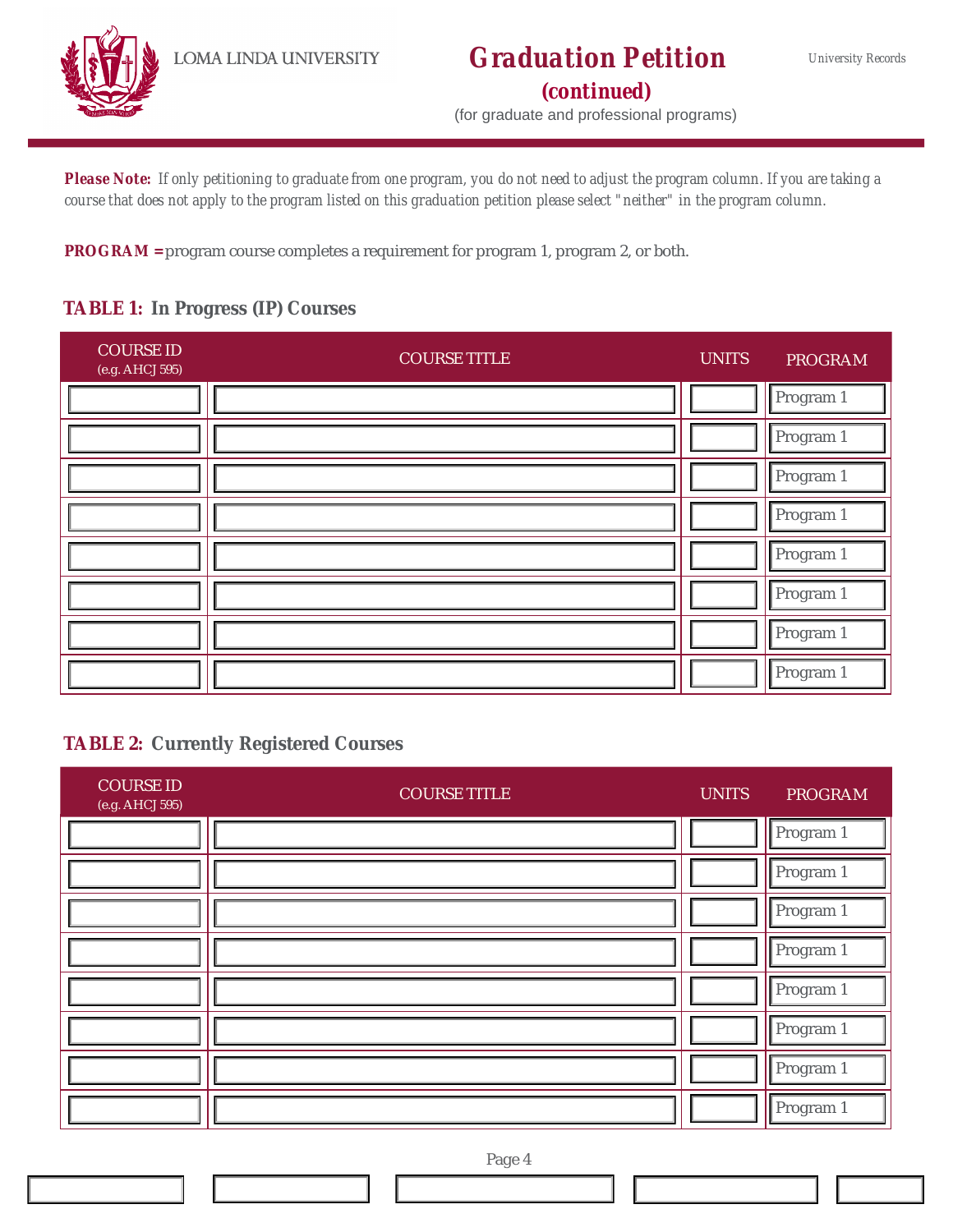LOMA LINDA UNIVERSITY

## **Graduation Petition** (continued)

University Records

#### (for graduate and professional programs)

|                                     | TABLE 3: Projected Courses to be Taken in Select One | (Year)       |                |
|-------------------------------------|------------------------------------------------------|--------------|----------------|
| <b>COURSE ID</b><br>(e.g. AHCJ 595) | <b>COURSE TITLE</b>                                  | <b>UNITS</b> | <b>PROGRAM</b> |
|                                     |                                                      |              | Program 1      |
|                                     |                                                      |              | Program 1      |
|                                     |                                                      |              | Program 1      |
|                                     |                                                      |              | Program 1      |
|                                     |                                                      |              | Program 1      |
|                                     |                                                      |              | Program 1      |
|                                     |                                                      |              |                |
|                                     | TABLE 4: Projected Courses to be Taken in Select One | (Year)       |                |
| <b>COURSE ID</b><br>(e.g. AHCJ 595) | <b>COURSE TITLE</b>                                  | <b>UNITS</b> | <b>PROGRAM</b> |
|                                     |                                                      |              | Program 1      |
|                                     |                                                      |              | Program 1      |
|                                     |                                                      |              | Program 1      |
|                                     |                                                      |              | Program 1      |
|                                     |                                                      |              | Program 1      |

Please fill out a table for the summer term if you are a student graduating in summer term but are eligible to participate in the spring ceremony.

TABLE 5: Projected Courses to be Taken in Select One

(Year)

| <b>COURSE ID</b><br>(e.g. AHCJ 595) | <b>COURSE TITLE</b> | <b>UNITS</b> | <b>PROGRAM</b> |
|-------------------------------------|---------------------|--------------|----------------|
|                                     |                     |              | Program 1      |
|                                     |                     |              | Program 1      |
|                                     |                     |              | Program 1      |
|                                     |                     |              | Program 1      |
|                                     |                     |              | Program 1      |
|                                     |                     |              | Program 1      |
|                                     | Page 5              |              |                |
|                                     |                     |              |                |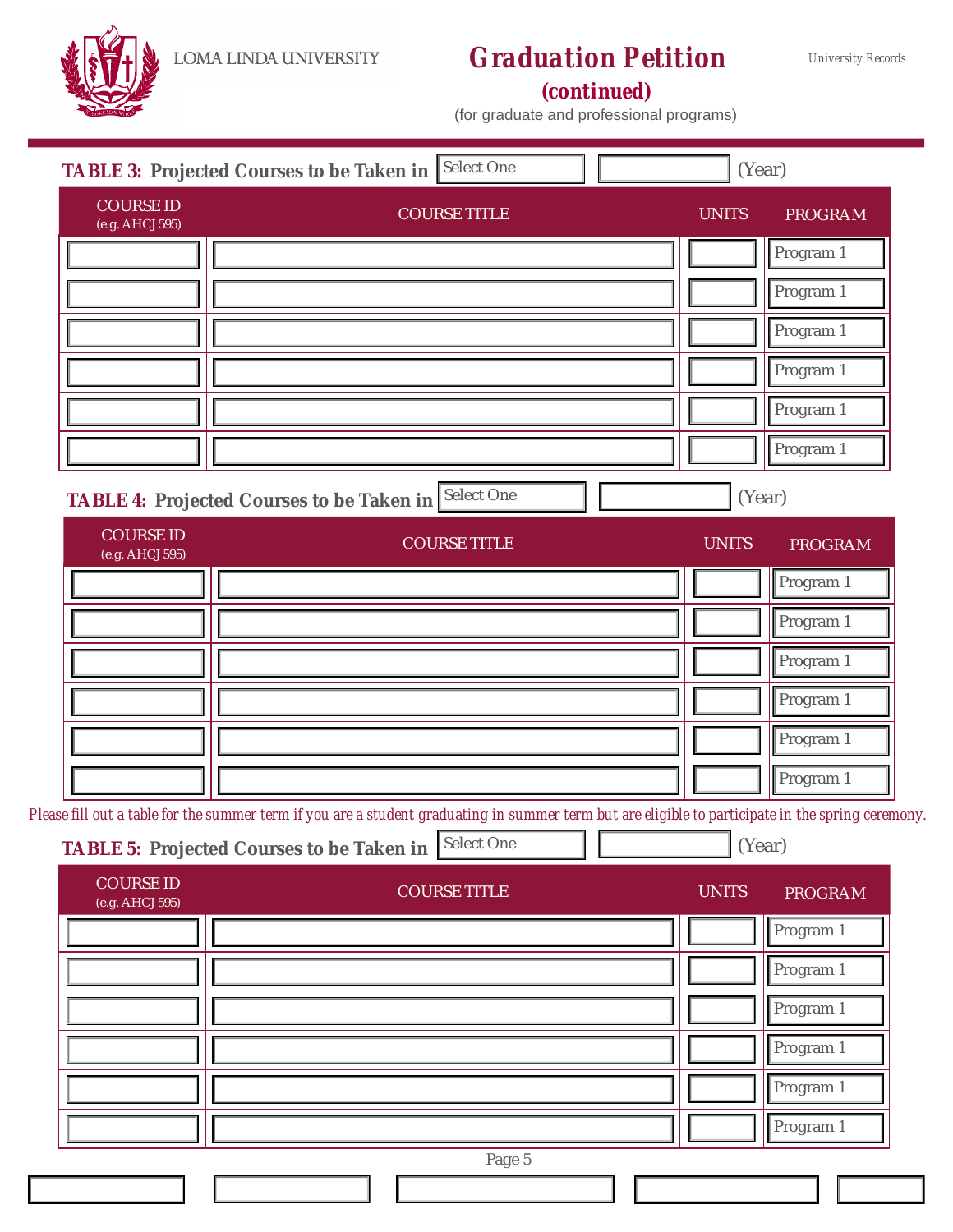

## **Graduation Petition** (continued)

(for graduate and professional programs)

### **SIGNATURES**

#### **STUDENT:**

By signing I understand that any changes to or deviation from the above information will generally require a new Graduation Petition and/or may delay my graduation date.

|                                                    |                                     | Date:                                                                                                                                     |
|----------------------------------------------------|-------------------------------------|-------------------------------------------------------------------------------------------------------------------------------------------|
|                                                    | Signature (written signatures only) |                                                                                                                                           |
|                                                    |                                     |                                                                                                                                           |
| next page.)                                        |                                     | PROGRAM 1 ADVISOR: (Please save and attach the student's DCR to this petition - * please reference instructions on the                    |
| and may be achieved within the proposed timeframe. |                                     | By signing I have received the student's DCR and verify that the above projected plan of study fulfills the remaining degree requirements |
| Program GPA                                        |                                     |                                                                                                                                           |
| <b>MAJOR 1 ADVISOR:</b>                            |                                     |                                                                                                                                           |
| Printed Name:                                      |                                     |                                                                                                                                           |
|                                                    |                                     | Date:                                                                                                                                     |
| Major 1 GPA                                        | Signature                           |                                                                                                                                           |
| <b>MAJOR 2 ADVISOR:</b>                            |                                     |                                                                                                                                           |
| Printed Name:                                      |                                     |                                                                                                                                           |
|                                                    | Signature                           | Date:                                                                                                                                     |
| Major 2 GPA                                        |                                     |                                                                                                                                           |
|                                                    | Page 6                              |                                                                                                                                           |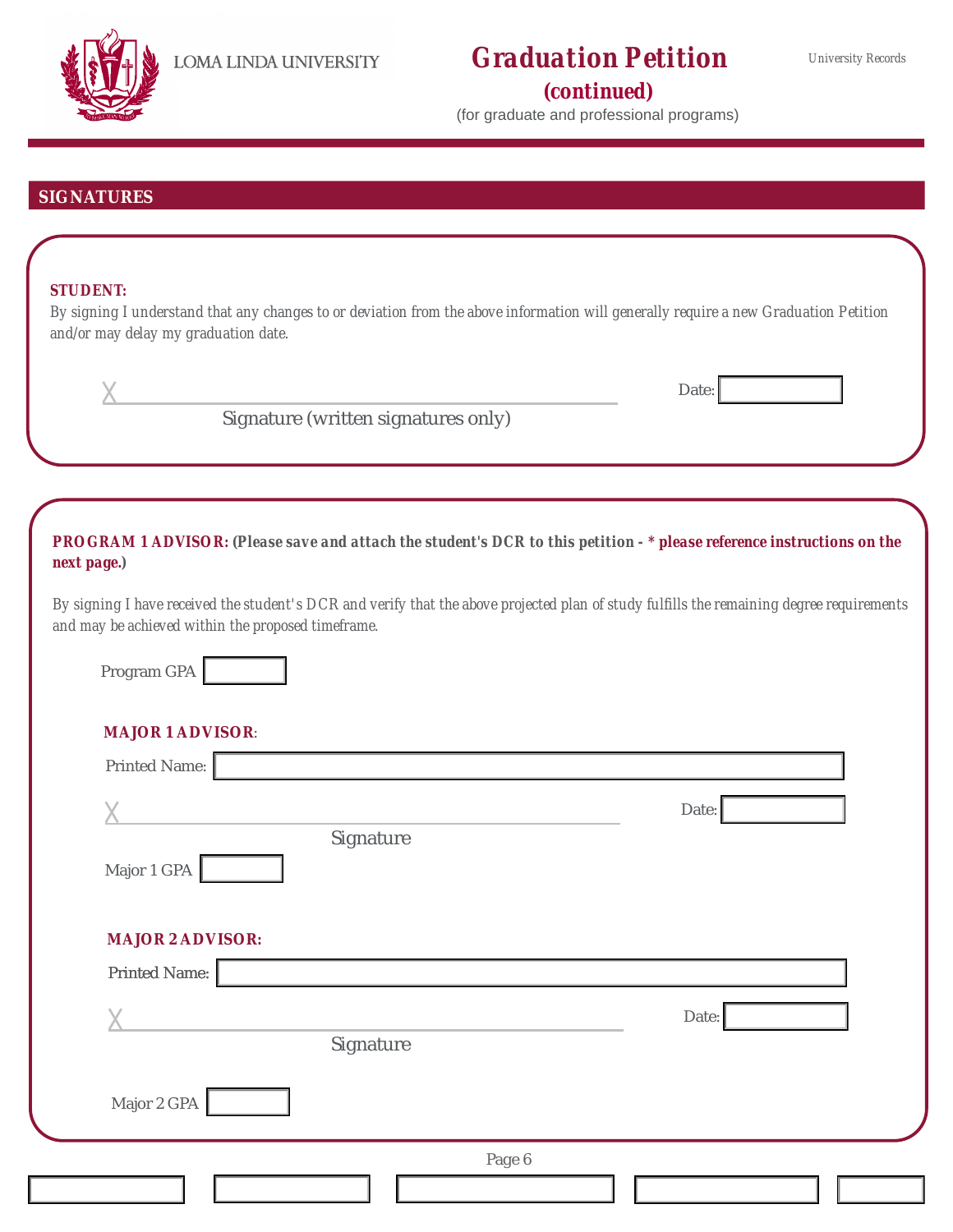

# **Graduation Petition**

(continued)

|  | (for graduate and professional programs) |  |  |  |  |  |  |  |  |
|--|------------------------------------------|--|--|--|--|--|--|--|--|
|--|------------------------------------------|--|--|--|--|--|--|--|--|

PROGRAM 2 ADVISOR: (Please print and attach the student's DCR to this petition - \* please reference instructions below.)

By signing I have received the student's DCR and verify that the above projected plan of study fulfills the remaining degree requirements and may be achieved within the proposed timeframe.

| Program GPA             |           |       |
|-------------------------|-----------|-------|
| <b>MAJOR 1 ADVISOR:</b> |           |       |
| Printed Name:           |           |       |
|                         |           | Date: |
| Major 1 GPA             | Signature |       |
| <b>MAJOR 2 ADVISOR:</b> |           |       |
| Printed Name:           |           |       |
|                         |           | Date: |
| Major 2 GPA             | Signature |       |

#### \* Attaching DCR instructions

(Go to Student Services main page at http://www.llu.edu/students/ and then click on "Student Services Login". After logging in click on "Faculty Menu" then "View Degree Compliance Report". Save a copy of the report and attach it to this Graduation Petition.

| PROGRAM DIRECTOR: (If required by School)         |                                                                                                                                         |       |
|---------------------------------------------------|-----------------------------------------------------------------------------------------------------------------------------------------|-------|
| N/A per School (Signature Required)               | Signature                                                                                                                               |       |
| have or will be met as proposed in this petition. | By signing I have received the student's DCR and verify that the above information is correct and all published graduation requirements |       |
| <b>PROGRAM DIRECTOR 1:</b>                        |                                                                                                                                         |       |
| Printed Name:                                     |                                                                                                                                         |       |
|                                                   |                                                                                                                                         | Date: |
| <b>PROGRAM DIRECTOR 2:</b>                        | Signature                                                                                                                               |       |
| Printed Name:                                     |                                                                                                                                         |       |
|                                                   | Signature                                                                                                                               | Date: |
|                                                   | Page 7                                                                                                                                  |       |
|                                                   |                                                                                                                                         |       |